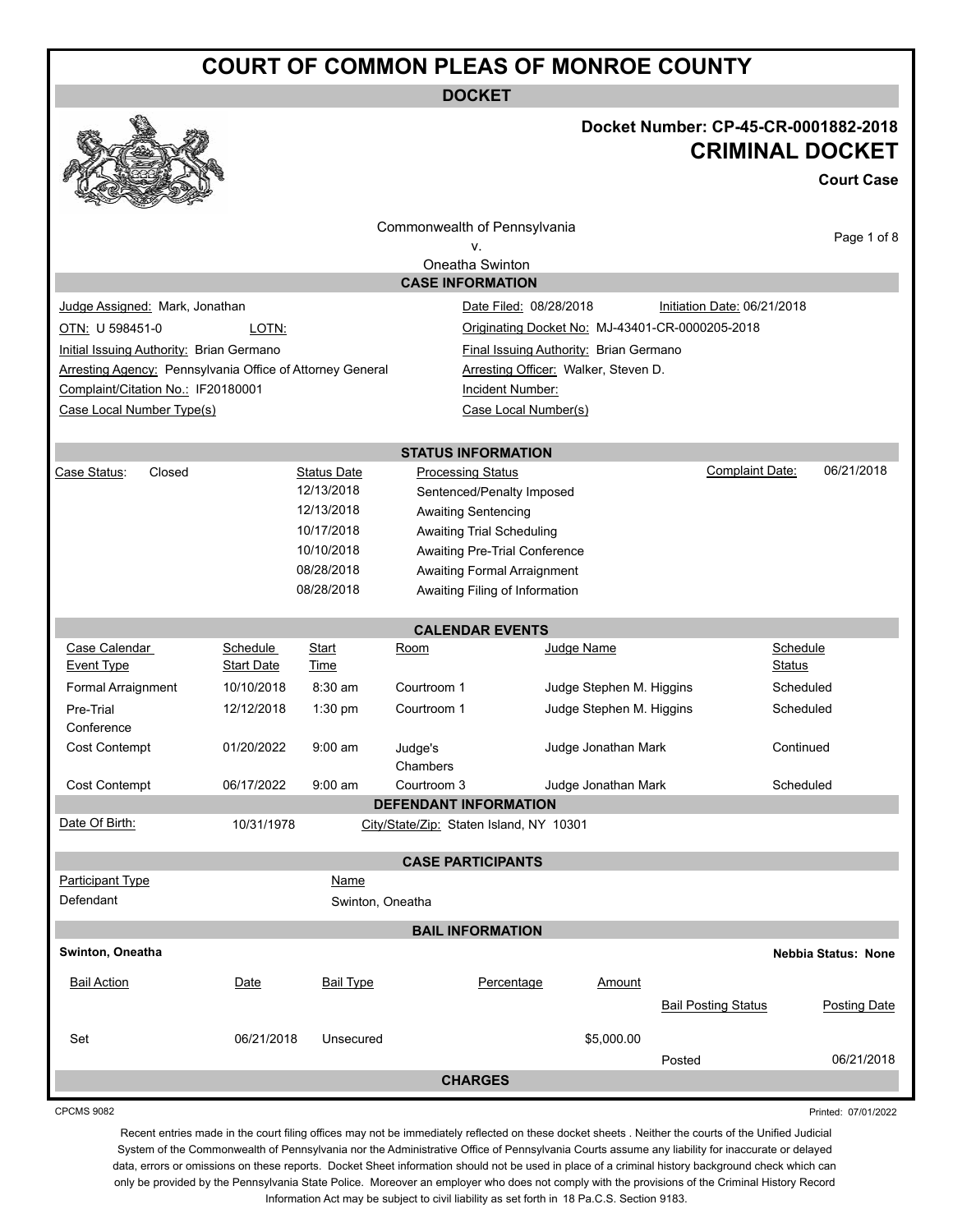**DOCKET**

|                                                                                                                                        |                                                                                                                                                                                                               | Docket Number: CP-45-CR-0001882-2018<br><b>CRIMINAL DOCKET</b><br><b>Court Case</b>         |
|----------------------------------------------------------------------------------------------------------------------------------------|---------------------------------------------------------------------------------------------------------------------------------------------------------------------------------------------------------------|---------------------------------------------------------------------------------------------|
|                                                                                                                                        | Commonwealth of Pennsylvania                                                                                                                                                                                  | Page 2 of 8                                                                                 |
|                                                                                                                                        | ν.<br>Oneatha Swinton                                                                                                                                                                                         |                                                                                             |
|                                                                                                                                        | <b>CHARGES</b>                                                                                                                                                                                                |                                                                                             |
| Orig Seq.<br>Grade<br><b>Statute</b><br>Seq.                                                                                           | <b>Statute Description</b>                                                                                                                                                                                    | Offense Dt.<br><b>OTN</b>                                                                   |
| M1<br>4<br>4<br>18 § 4117 §§ B4                                                                                                        | Insurance/Intent To Defraud                                                                                                                                                                                   | 03/01/2014<br>U 598451-0                                                                    |
|                                                                                                                                        | <b>DISPOSITION SENTENCING/PENALTIES</b>                                                                                                                                                                       |                                                                                             |
| <b>Disposition</b><br>Case Event<br>Sequence/Description<br>Sentencing Judge<br>Sentence/Diversion Program Type<br>Sentence Conditions | <b>Disposition Date</b><br>Offense Disposition<br>Sentence Date<br>Incarceration/Diversionary Period                                                                                                          | <b>Final Disposition</b><br>Grade<br>Section<br><b>Credit For Time Served</b><br>Start Date |
| <b>Waived for Court (Lower Court)</b>                                                                                                  | Defendant Was Present                                                                                                                                                                                         |                                                                                             |
| Lower Court Disposition<br>4 / Insurance/Intent To Defraud                                                                             | 08/22/2018<br>Waived for Court (Lower Court)                                                                                                                                                                  | Not Final<br>M1                                                                             |
|                                                                                                                                        |                                                                                                                                                                                                               | 18 § 4117 §§ B4                                                                             |
| <b>Guilty Plea</b><br><b>Pre-Trial Conference</b>                                                                                      | 12/13/2018                                                                                                                                                                                                    | <b>Final Disposition</b>                                                                    |
| 4 / Insurance/Intent To Defraud                                                                                                        | <b>Guilty Plea</b>                                                                                                                                                                                            | M1<br>18 § 4117 §§ B4                                                                       |
| Worthington, Margherita P.                                                                                                             | 12/13/2018                                                                                                                                                                                                    |                                                                                             |
| Probation                                                                                                                              | Max of 3.00 Years                                                                                                                                                                                             |                                                                                             |
| Defendant shall pay the costs of these proceedings<br><b>IFPA</b>                                                                      | Other<br>Defendant shall pay a \$35.00 per month supervisory fee in accordance with Act 35 of 1991.<br>Defendant must pay restitution in the amount of \$6,200 to Esurance and a civil penalty of \$800.00 to |                                                                                             |
| <b>COMMONWEALTH INFORMATION</b>                                                                                                        | <b>ATTORNEY INFORMATION</b>                                                                                                                                                                                   |                                                                                             |
| Linda Anne Montag<br>Name:                                                                                                             | Brian Christopher Jordan<br>Name:                                                                                                                                                                             |                                                                                             |
| <b>Attorney General</b>                                                                                                                | Private<br>207223                                                                                                                                                                                             |                                                                                             |
| 087156<br>Supreme Court No:<br>Phone Number(s):                                                                                        | Supreme Court No:<br>Active                                                                                                                                                                                   |                                                                                             |
| 215-435-5308<br>(Phone)                                                                                                                | Rep. Status:<br>Phone Number(s):<br>570-421-5568                                                                                                                                                              |                                                                                             |
| Address:<br>Pa Ofc Of The Atty Genl<br>1000 Madison Ave Ste 310<br>Norristown, PA 19403                                                | (Phone)<br>Address:<br>Cramer Swetz Mcmanus Jordan<br>711 Sarah St<br>Stroudsburg, PA 18360                                                                                                                   |                                                                                             |
|                                                                                                                                        | Representing: Swinton, Oneatha                                                                                                                                                                                |                                                                                             |
|                                                                                                                                        | <b>ENTRIES</b>                                                                                                                                                                                                |                                                                                             |
| Sequence Number<br><b>CP Filed Date</b>                                                                                                | Document Date<br>Filed By                                                                                                                                                                                     |                                                                                             |
| 06/21/2018<br>1<br>Bail Set - Swinton, Oneatha                                                                                         |                                                                                                                                                                                                               | Germano, Brian                                                                              |
|                                                                                                                                        |                                                                                                                                                                                                               |                                                                                             |

CPCMS 9082

Printed: 07/01/2022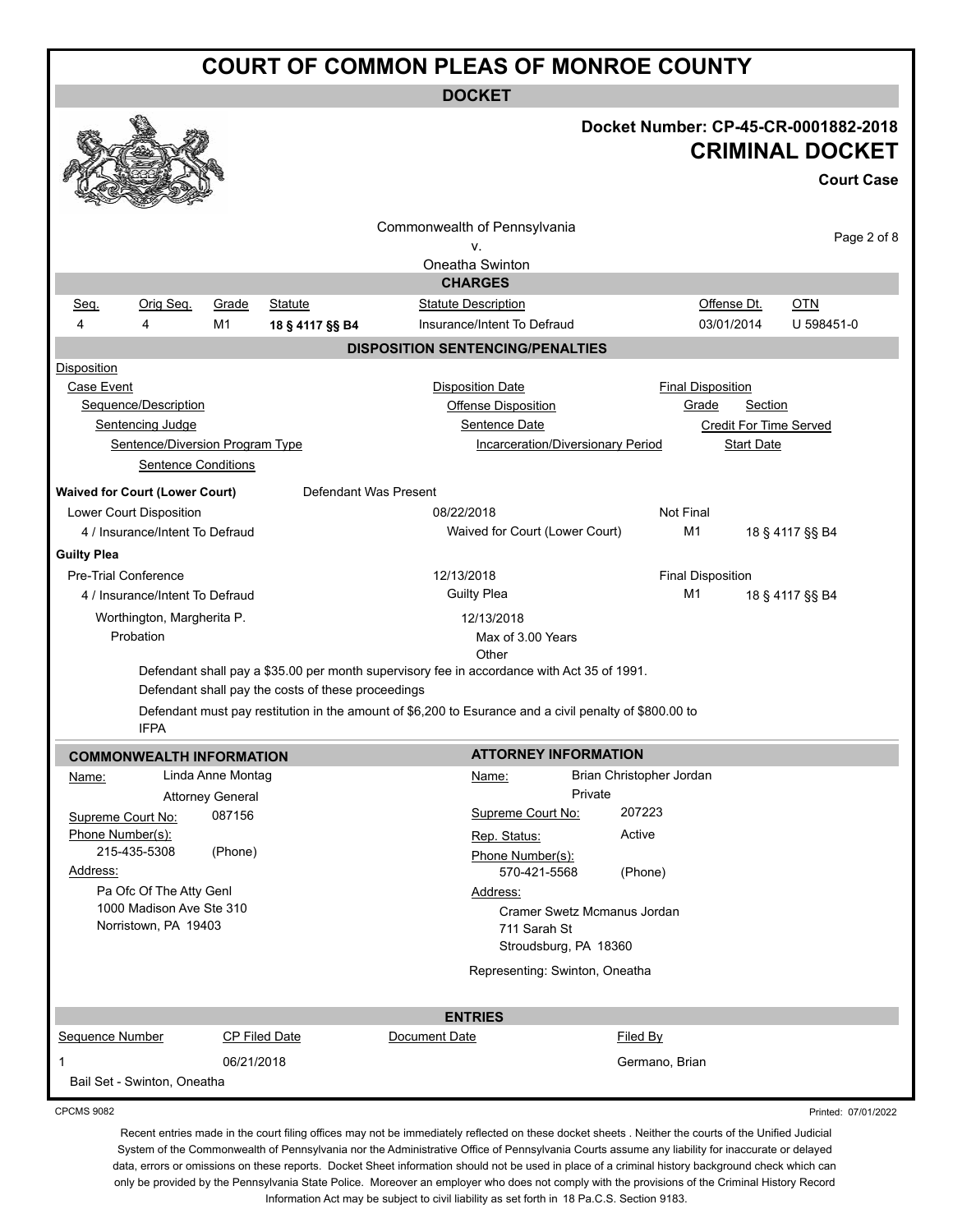**DOCKET**

|                                           |                                                     |                              | Docket Number: CP-45-CR-0001882-2018<br><b>CRIMINAL DOCKET</b><br><b>Court Case</b> |
|-------------------------------------------|-----------------------------------------------------|------------------------------|-------------------------------------------------------------------------------------|
|                                           |                                                     | Commonwealth of Pennsylvania | Page 3 of 8                                                                         |
|                                           |                                                     | ٧.<br>Oneatha Swinton        |                                                                                     |
|                                           |                                                     | <b>ENTRIES</b>               |                                                                                     |
| Sequence Number                           | <b>CP Filed Date</b>                                | Document Date                | Filed By                                                                            |
| 2                                         | 06/21/2018                                          |                              | Swinton, Oneatha                                                                    |
| Bail Posted - Swinton, Oneatha            |                                                     |                              |                                                                                     |
| Jordan, Brian Christopher                 |                                                     | Served                       |                                                                                     |
| 08/28/2018                                | eService                                            |                              |                                                                                     |
| 1                                         | 08/28/2018                                          |                              | Court of Common Pleas - Monroe                                                      |
| Original Papers Received from Lower Court |                                                     |                              | County                                                                              |
| 1                                         | 10/04/2018                                          |                              | Montag, Linda Anne                                                                  |
| Entry of Appearance                       |                                                     |                              |                                                                                     |
| Jordan, Brian Christopher                 |                                                     |                              |                                                                                     |
| 10/04/2018                                | eService                                            | Served                       |                                                                                     |
| 2                                         | 10/04/2018                                          |                              | Montag, Linda Anne                                                                  |
| <b>Criminal Information Filed</b>         |                                                     |                              |                                                                                     |
| Jordan, Brian Christopher                 |                                                     |                              |                                                                                     |
| 10/04/2018                                | eService                                            | Served                       |                                                                                     |
| 1                                         | 10/10/2018                                          |                              | Swinton, Oneatha                                                                    |
| Waiver of Arraignment                     |                                                     |                              |                                                                                     |
| Jordan, Brian Christopher                 |                                                     |                              |                                                                                     |
| 10/11/2018                                | eService                                            | Served                       |                                                                                     |
| -1                                        | 10/17/2018                                          | 10/10/2018                   | Higgins, Stephen M.                                                                 |
|                                           | Order-Pre-Trial Conf Scheduled 12/12/18 1:30PM CR#1 |                              |                                                                                     |
| Jordan, Brian Christopher                 |                                                     |                              |                                                                                     |
| 10/17/2018                                | <b>Attorney Box</b>                                 |                              |                                                                                     |
| Jordan, Brian Christopher<br>10/17/2018   | eService                                            | Served                       |                                                                                     |
| Monroe County Court Administration        |                                                     |                              |                                                                                     |
| 10/17/2018                                | <b>Clerk of Court's Boxes</b>                       |                              |                                                                                     |
| Monroe County District Attorney's Office  |                                                     |                              |                                                                                     |
| 10/17/2018                                | Clerk of Court's Boxes                              |                              |                                                                                     |
| 1                                         | 12/12/2018                                          |                              | Worthington, Margherita P.                                                          |
| Order Granting Motion for Restitution     |                                                     |                              |                                                                                     |
| Jordan, Brian Christopher                 |                                                     |                              |                                                                                     |
| 12/13/2018                                | <b>Attorney Box</b>                                 |                              |                                                                                     |

CPCMS 9082

Recent entries made in the court filing offices may not be immediately reflected on these docket sheets . Neither the courts of the Unified Judicial System of the Commonwealth of Pennsylvania nor the Administrative Office of Pennsylvania Courts assume any liability for inaccurate or delayed data, errors or omissions on these reports. Docket Sheet information should not be used in place of a criminal history background check which can only be provided by the Pennsylvania State Police. Moreover an employer who does not comply with the provisions of the Criminal History Record Information Act may be subject to civil liability as set forth in 18 Pa.C.S. Section 9183.

Printed: 07/01/2022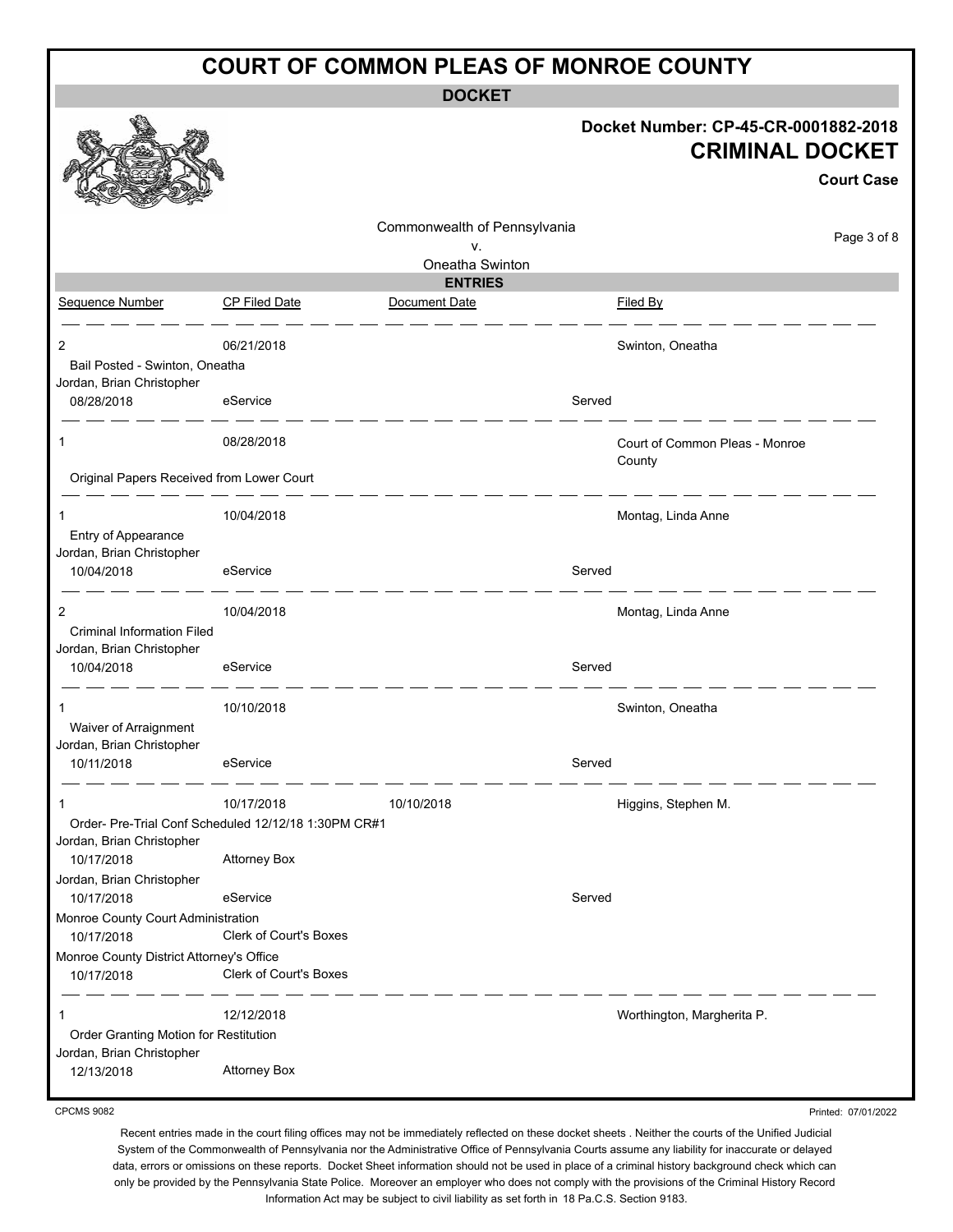**DOCKET**

### **Docket Number: CP-45-CR-0001882-2018 CRIMINAL DOCKET**

|                                                  |                        | Commonwealth of Pennsylvania |                                               | Page 4 of 8 |
|--------------------------------------------------|------------------------|------------------------------|-----------------------------------------------|-------------|
|                                                  |                        | ٧.<br>Oneatha Swinton        |                                               |             |
|                                                  |                        | <b>ENTRIES</b>               |                                               |             |
| Sequence Number                                  | CP Filed Date          | Document Date                | Filed By                                      |             |
| Service To                                       |                        | Service By                   |                                               |             |
| <b>Issue Date</b>                                | Service Type           | <b>Status Date</b>           | Service Status                                |             |
| Jordan, Brian Christopher<br>12/13/2018          | eService               |                              | Served                                        |             |
| Montag, Linda Anne<br>12/13/2018                 | <b>First Class</b>     |                              |                                               |             |
| 1                                                | 12/13/2018             |                              | Jordan, Brian Christopher<br>Swinton, Oneatha |             |
| Written Guilty Plea Colloquy                     |                        |                              |                                               |             |
| $\overline{c}$                                   | 12/13/2018             |                              | Worthington, Margherita P.                    |             |
| <b>Guilty Plea</b>                               |                        |                              |                                               |             |
| Jordan, Brian Christopher                        |                        |                              |                                               |             |
| 01/03/2019                                       | eService               |                              | Served                                        |             |
| 3                                                | 12/13/2018             | 12/12/2018                   | Worthington, Margherita P.                    |             |
| Order - Sentence/Penalty Imposed                 |                        |                              |                                               |             |
| Jordan, Brian Christopher<br>12/13/2018          | <b>Attorney Box</b>    |                              |                                               |             |
| Monroe County Court Administration               |                        |                              |                                               |             |
| 12/13/2018                                       | Clerk of Court's Boxes |                              |                                               |             |
| Monroe County Court Reporters<br>12/13/2018      | Clerk of Court's Boxes |                              |                                               |             |
| Monroe County Probation Department               |                        |                              |                                               |             |
| 12/13/2018                                       | Clerk of Court's Boxes |                              |                                               |             |
| Monroe County Sheriff's Department<br>12/13/2018 | Clerk of Court's Boxes |                              |                                               |             |
| Other                                            |                        |                              |                                               |             |
| 12/13/2018                                       | <b>First Class</b>     |                              |                                               |             |
| Jordan, Brian Christopher                        |                        |                              |                                               |             |
| 01/03/2019                                       | eService               |                              | Served                                        |             |
| 1                                                | 12/21/2018             |                              | Monroe County Probation Department            |             |
| Guideline Sentence Form                          |                        |                              |                                               |             |
| Jordan, Brian Christopher                        |                        |                              |                                               |             |
| 12/21/2018                                       | eService               |                              | Served                                        |             |

CPCMS 9082

Printed: 07/01/2022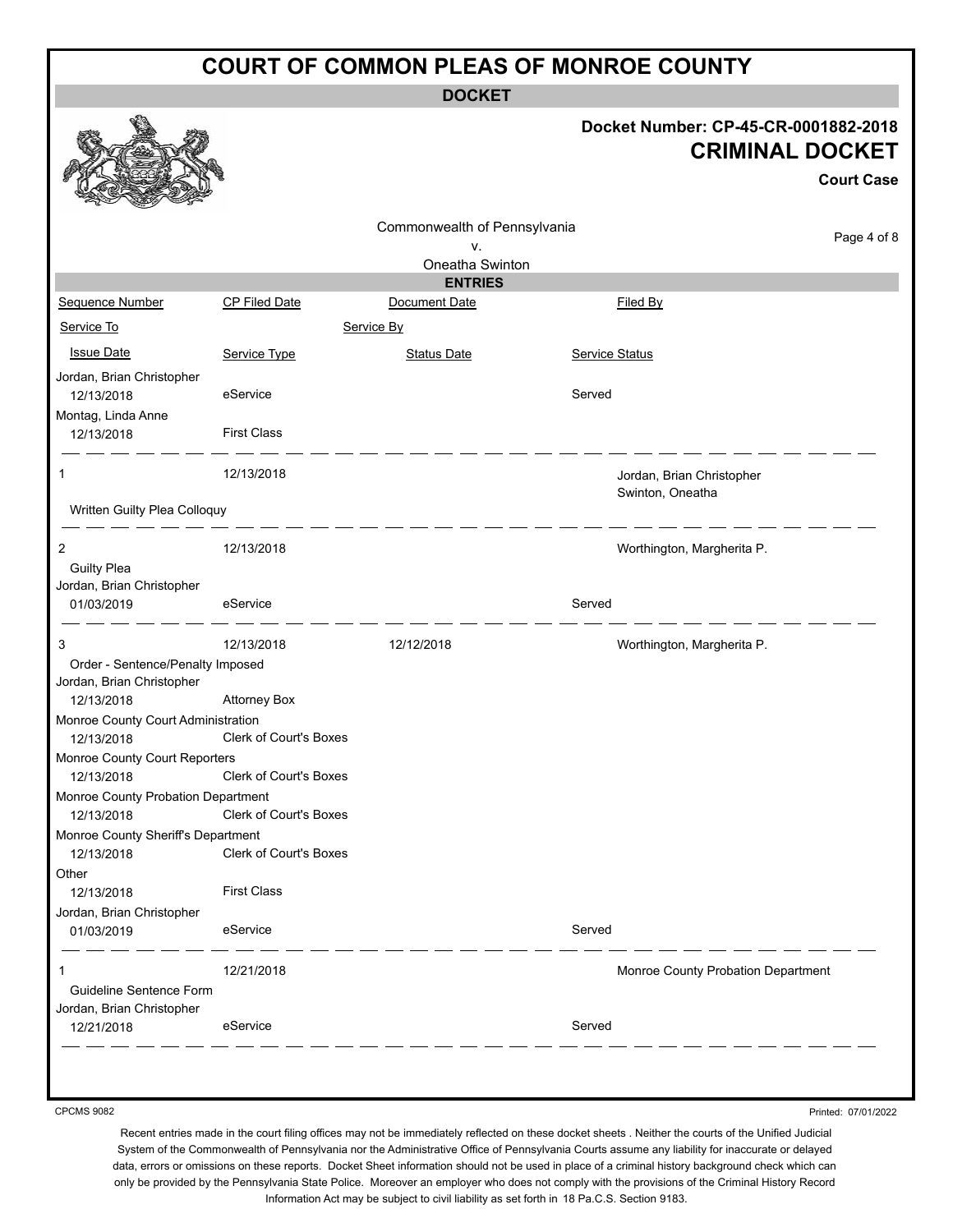**DOCKET**

### **Docket Number: CP-45-CR-0001882-2018 CRIMINAL DOCKET**

|                                                                          |                      |                                                                          |                                             | <b>Court Case</b> |
|--------------------------------------------------------------------------|----------------------|--------------------------------------------------------------------------|---------------------------------------------|-------------------|
|                                                                          |                      | Commonwealth of Pennsylvania<br>٧.                                       |                                             | Page 5 of 8       |
|                                                                          |                      | Oneatha Swinton                                                          |                                             |                   |
|                                                                          |                      | <b>ENTRIES</b>                                                           |                                             |                   |
| Sequence Number                                                          | <b>CP Filed Date</b> | Document Date                                                            | Filed By                                    |                   |
| Service To                                                               |                      | Service By                                                               |                                             |                   |
| <b>Issue Date</b>                                                        | Service Type         | <b>Status Date</b>                                                       | <b>Service Status</b>                       |                   |
| 1                                                                        | 01/03/2019           |                                                                          | Court of Common Pleas - Monroe<br>County    |                   |
| Penalty Assessed                                                         |                      |                                                                          |                                             |                   |
| Jordan, Brian Christopher<br>01/03/2019                                  | eService             |                                                                          | Served                                      |                   |
| 2                                                                        | 01/03/2019           |                                                                          | Court of Common Pleas - Monroe<br>County    |                   |
| Entry of Civil Judgment 248 CV 2019<br>Jordan, Brian Christopher         |                      |                                                                          |                                             |                   |
| 01/03/2019                                                               | eService             |                                                                          | Served                                      |                   |
| 1                                                                        | 01/28/2019           | 01/23/2019                                                               | Warden, George J.                           |                   |
| Case Correspondence<br>Jordan, Brian Christopher                         |                      |                                                                          |                                             |                   |
| 01/29/2019                                                               | eService             |                                                                          | Served                                      |                   |
| 1                                                                        | 09/27/2021           |                                                                          | Court of Common Pleas - Monroe<br>County    |                   |
| Delinquency Notice Filed - 758 Days Overdue<br>Jordan, Brian Christopher |                      |                                                                          |                                             |                   |
| 12/16/2021                                                               | eService             |                                                                          | Served                                      |                   |
| Monroe County Probation Department                                       |                      |                                                                          |                                             |                   |
| 12/16/2021                                                               | eNotice              |                                                                          | Notified                                    |                   |
|                                                                          | 11/03/2021           |                                                                          | Warden, George J.                           |                   |
| Jordan, Brian Christopher                                                |                      | Restitution check 81476 returned - PO marked moved no forwarding address |                                             |                   |
| 11/09/2021                                                               | eService             |                                                                          | Served                                      |                   |
| Monroe County Probation Department                                       |                      |                                                                          |                                             |                   |
| 11/09/2021                                                               | eNotice              |                                                                          | Notified                                    |                   |
| $\mathbf{1}$                                                             | 12/07/2021           |                                                                          | Monroe County District Attorney's<br>Office |                   |
| Motion for Rule to Show Cause<br>Jordan, Brian Christopher               |                      |                                                                          |                                             |                   |
| 12/07/2021                                                               | eNotice              |                                                                          | Notified                                    |                   |
| Monroe County Probation Department                                       |                      |                                                                          |                                             |                   |

CPCMS 9082

Recent entries made in the court filing offices may not be immediately reflected on these docket sheets . Neither the courts of the Unified Judicial System of the Commonwealth of Pennsylvania nor the Administrative Office of Pennsylvania Courts assume any liability for inaccurate or delayed data, errors or omissions on these reports. Docket Sheet information should not be used in place of a criminal history background check which can only be provided by the Pennsylvania State Police. Moreover an employer who does not comply with the provisions of the Criminal History Record Information Act may be subject to civil liability as set forth in 18 Pa.C.S. Section 9183.

Printed: 07/01/2022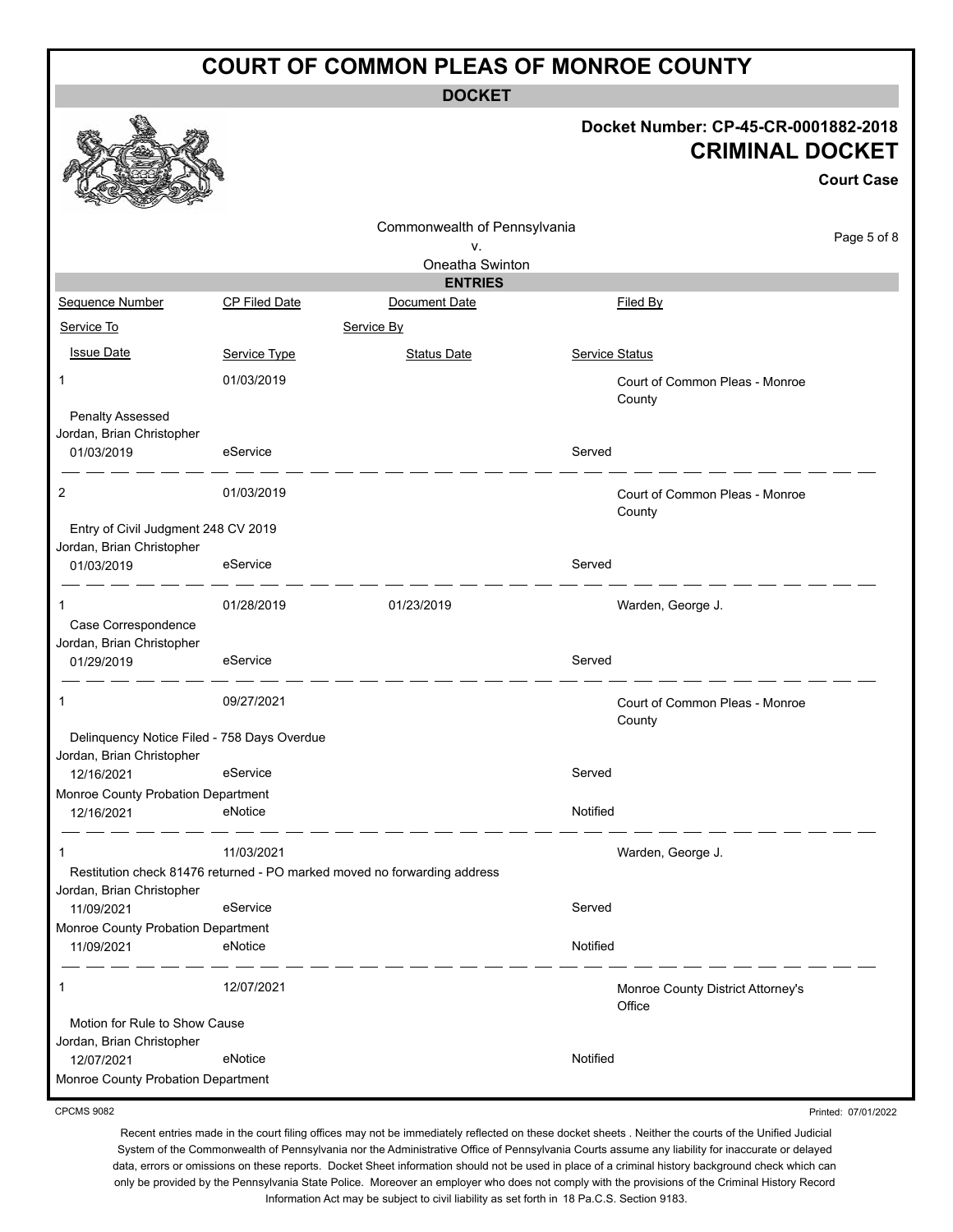**DOCKET**

#### **Docket Number: CP-45-CR-0001882-2018 CRIMINAL DOCKET**

**Court Case**

|                                                      |                                                        |                                    |                           | <b>Court Case</b> |
|------------------------------------------------------|--------------------------------------------------------|------------------------------------|---------------------------|-------------------|
|                                                      |                                                        | Commonwealth of Pennsylvania<br>۷. |                           | Page 6 of 8       |
|                                                      |                                                        | Oneatha Swinton<br><b>ENTRIES</b>  |                           |                   |
| Sequence Number                                      | <b>CP Filed Date</b>                                   | Document Date                      | Filed By                  |                   |
| Service To                                           |                                                        | Service By                         |                           |                   |
|                                                      |                                                        |                                    |                           |                   |
| <b>Issue Date</b>                                    | Service Type                                           | <b>Status Date</b>                 | <b>Service Status</b>     |                   |
| 12/07/2021                                           | eNotice                                                |                                    | Notified                  |                   |
|                                                      | 12/09/2021                                             | 12/09/2021                         | Mark, Jonathan            |                   |
| Order Scheduling Hearing                             |                                                        |                                    |                           |                   |
| Jordan, Brian Christopher                            |                                                        |                                    |                           |                   |
| 12/09/2021                                           | eService                                               |                                    | Served                    |                   |
| Monroe County Court Administration<br>12/09/2021     | Clerk of Court's Boxes                                 |                                    |                           |                   |
| Monroe County Probation Department                   |                                                        |                                    |                           |                   |
| 12/09/2021                                           | eNotice                                                |                                    | Notified                  |                   |
| 3                                                    | 01/21/2022                                             | 01/20/2022                         | Mark, Jonathan            |                   |
| Contempt Order of Court<br>Jordan, Brian Christopher |                                                        |                                    |                           |                   |
| 01/25/2022                                           | eService                                               |                                    | Served                    |                   |
| Monroe County Correctional Facility                  |                                                        |                                    |                           |                   |
| 01/25/2022                                           | <b>Clerk of Court's Boxes</b>                          |                                    |                           |                   |
| Monroe County Court Administration                   |                                                        |                                    |                           |                   |
| 01/25/2022                                           | <b>Clerk of Court's Boxes</b>                          |                                    |                           |                   |
| Monroe County Probation Department                   |                                                        |                                    |                           |                   |
| 01/25/2022                                           | eNotice                                                |                                    | Notified                  |                   |
| Monroe County Sheriff's Department<br>01/25/2022     | Clerk of Court's Boxes                                 |                                    |                           |                   |
|                                                      |                                                        |                                    |                           |                   |
|                                                      | 06/15/2022                                             |                                    | Jordan, Brian Christopher |                   |
| Motion for Leave to Withdraw as Counsel              |                                                        |                                    |                           |                   |
| Monroe County Probation Department                   |                                                        |                                    |                           |                   |
| 06/15/2022                                           | eNotice                                                |                                    | Notified                  |                   |
| 1                                                    | 06/17/2022                                             | 06/15/2022                         | Mark, Jonathan            |                   |
| Jordan, Brian Christopher                            | Order Granting Motion for Leave to Withdraw Appearance |                                    |                           |                   |
| 06/17/2022                                           | eService                                               |                                    | Served                    |                   |
| Monroe County Correctional Facility<br>06/17/2022    | Clerk of Court's Boxes                                 |                                    |                           |                   |
| Monroe County Court Administration<br>06/17/2022     | <b>Clerk of Court's Boxes</b>                          |                                    |                           |                   |
|                                                      |                                                        |                                    |                           |                   |

CPCMS 9082

Printed: 07/01/2022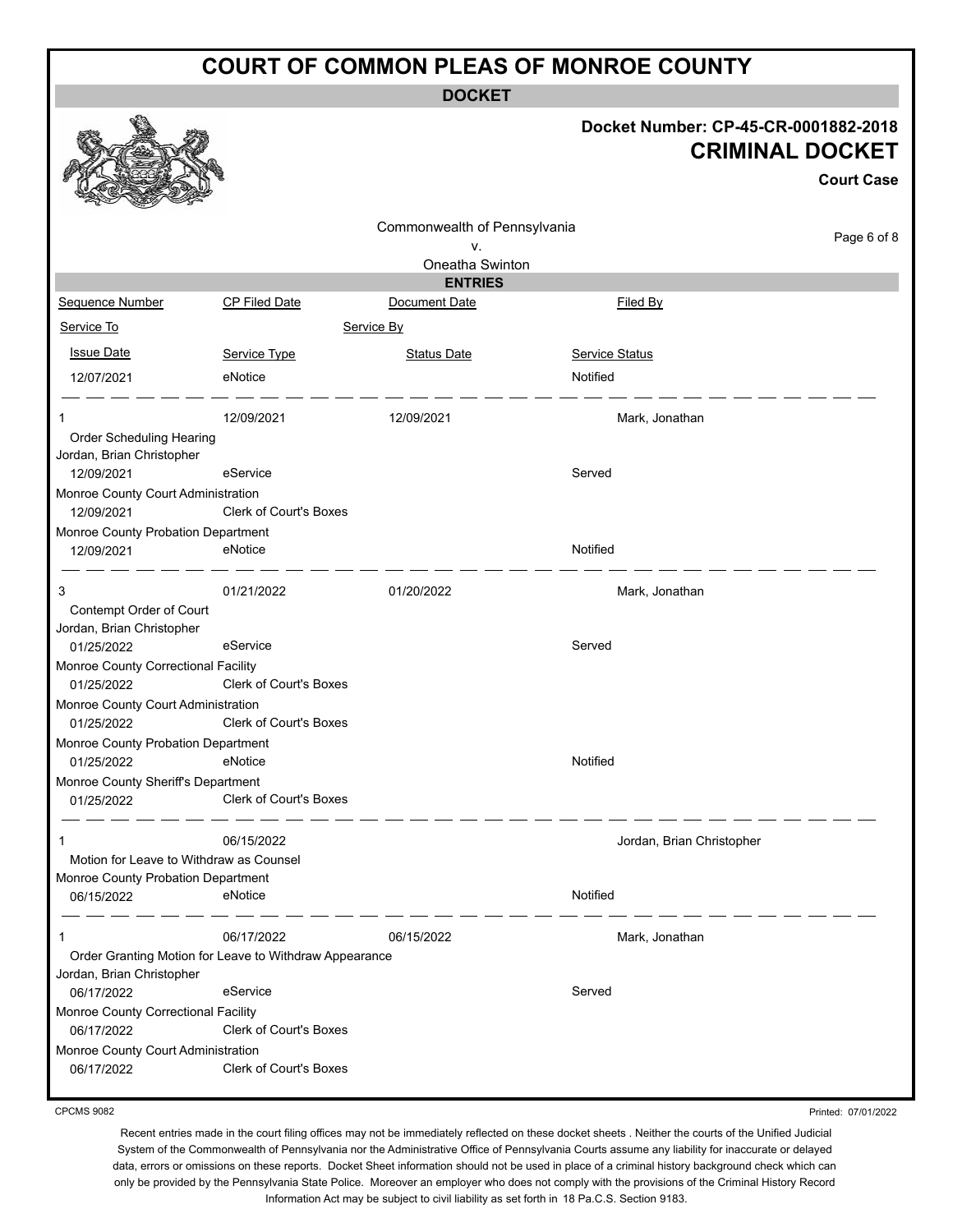**DOCKET**

|                                                                                 |                      |                                                                                                                                                                                              |                                                                                                                       | DUUNE I                                                                                                                                                                                                                                |                       |                                                                                                                                                                        |                                                                                                                                                |
|---------------------------------------------------------------------------------|----------------------|----------------------------------------------------------------------------------------------------------------------------------------------------------------------------------------------|-----------------------------------------------------------------------------------------------------------------------|----------------------------------------------------------------------------------------------------------------------------------------------------------------------------------------------------------------------------------------|-----------------------|------------------------------------------------------------------------------------------------------------------------------------------------------------------------|------------------------------------------------------------------------------------------------------------------------------------------------|
|                                                                                 |                      |                                                                                                                                                                                              |                                                                                                                       |                                                                                                                                                                                                                                        |                       | Docket Number: CP-45-CR-0001882-2018<br><b>CRIMINAL DOCKET</b>                                                                                                         | <b>Court Case</b>                                                                                                                              |
|                                                                                 |                      |                                                                                                                                                                                              |                                                                                                                       | Commonwealth of Pennsylvania                                                                                                                                                                                                           |                       |                                                                                                                                                                        |                                                                                                                                                |
|                                                                                 |                      |                                                                                                                                                                                              |                                                                                                                       | ۷.                                                                                                                                                                                                                                     |                       |                                                                                                                                                                        | Page 7 of 8                                                                                                                                    |
|                                                                                 |                      |                                                                                                                                                                                              |                                                                                                                       | Oneatha Swinton                                                                                                                                                                                                                        |                       |                                                                                                                                                                        |                                                                                                                                                |
|                                                                                 |                      |                                                                                                                                                                                              |                                                                                                                       | <b>ENTRIES</b>                                                                                                                                                                                                                         |                       |                                                                                                                                                                        |                                                                                                                                                |
| Sequence Number                                                                 | <b>CP Filed Date</b> |                                                                                                                                                                                              | Document Date                                                                                                         |                                                                                                                                                                                                                                        | <b>Filed By</b>       |                                                                                                                                                                        |                                                                                                                                                |
| Service To                                                                      |                      | Service By                                                                                                                                                                                   |                                                                                                                       |                                                                                                                                                                                                                                        |                       |                                                                                                                                                                        |                                                                                                                                                |
| <b>Issue Date</b>                                                               | Service Type         |                                                                                                                                                                                              | <b>Status Date</b>                                                                                                    |                                                                                                                                                                                                                                        | <b>Service Status</b> |                                                                                                                                                                        |                                                                                                                                                |
| Monroe County Probation Department<br>06/17/2022                                | eNotice              |                                                                                                                                                                                              |                                                                                                                       |                                                                                                                                                                                                                                        | Notified              |                                                                                                                                                                        |                                                                                                                                                |
| Monroe County Sheriff's Department<br>06/17/2022                                |                      | <b>Clerk of Court's Boxes</b>                                                                                                                                                                |                                                                                                                       |                                                                                                                                                                                                                                        |                       |                                                                                                                                                                        |                                                                                                                                                |
| -1                                                                              | 06/22/2022           |                                                                                                                                                                                              |                                                                                                                       |                                                                                                                                                                                                                                        | Mark, Jonathan        |                                                                                                                                                                        |                                                                                                                                                |
| Order Setting Minimum Payment Amount<br>Jordan, Brian Christopher<br>06/22/2022 | eService             |                                                                                                                                                                                              |                                                                                                                       |                                                                                                                                                                                                                                        | Served                |                                                                                                                                                                        |                                                                                                                                                |
| Monroe County Court Administration<br>06/22/2022                                |                      | <b>Clerk of Court's Boxes</b>                                                                                                                                                                |                                                                                                                       |                                                                                                                                                                                                                                        |                       |                                                                                                                                                                        |                                                                                                                                                |
| Monroe County Probation Department<br>06/22/2022                                | eNotice              |                                                                                                                                                                                              |                                                                                                                       |                                                                                                                                                                                                                                        | Notified              |                                                                                                                                                                        |                                                                                                                                                |
| Monroe County Sheriff's Department<br>06/22/2022                                |                      | <b>Clerk of Court's Boxes</b>                                                                                                                                                                |                                                                                                                       |                                                                                                                                                                                                                                        |                       |                                                                                                                                                                        |                                                                                                                                                |
|                                                                                 |                      |                                                                                                                                                                                              |                                                                                                                       | PAYMENT PLAN SUMMARY                                                                                                                                                                                                                   |                       |                                                                                                                                                                        |                                                                                                                                                |
| Payment Plan No                                                                 |                      | Payment Plan Freq.                                                                                                                                                                           |                                                                                                                       | <b>Next Due Date</b>                                                                                                                                                                                                                   | <b>Active</b>         |                                                                                                                                                                        | Overdue Amt                                                                                                                                    |
| Responsible Participant                                                         |                      |                                                                                                                                                                                              |                                                                                                                       |                                                                                                                                                                                                                                        | Suspended             |                                                                                                                                                                        | Next Due Amt                                                                                                                                   |
| 45-2021-P000001317<br>Swinton, Oneatha                                          | Monthly              |                                                                                                                                                                                              |                                                                                                                       | 10/31/2020                                                                                                                                                                                                                             | Yes<br>No             |                                                                                                                                                                        | \$2.325.00<br>\$252.50                                                                                                                         |
|                                                                                 |                      | Payment Plan History: Receipt Date<br>02/01/2019<br>03/07/2019<br>06/28/2019<br>08/15/2019<br>09/30/2021<br>01/24/2022<br>02/28/2022<br>04/14/2022<br>04/28/2022<br>05/31/2022<br>06/15/2022 | Payment<br>Payment<br>Payment<br>Payment<br>Payment<br>Payment<br>Payment<br>Payment<br>Payment<br>Payment<br>Payment | Payor Name<br>Swinton, Oneatha<br>Swinton, Oneatha<br>Swinton, Oneatha<br>Swinton, Oneatha<br>Swinton, Oneatha<br>Swinton, Oneatha<br>Swinton, Oneatha<br>Swinton, Oneatha<br>Swinton, Oneatha<br>Swinton, Oneatha<br>Swinton, Oneatha |                       | <b>Participant Role</b><br>Defendant<br>Defendant<br>Defendant<br>Defendant<br>Defendant<br>Defendant<br>Defendant<br>Defendant<br>Defendant<br>Defendant<br>Defendant | Amount<br>\$250.00<br>\$255.00<br>\$500.00<br>\$1,000.00<br>\$667.50<br>\$505.00<br>\$275.00<br>\$300.00<br>\$300.00<br>\$300.00<br>\$1,000.00 |

CPCMS 9082

Printed: 07/01/2022